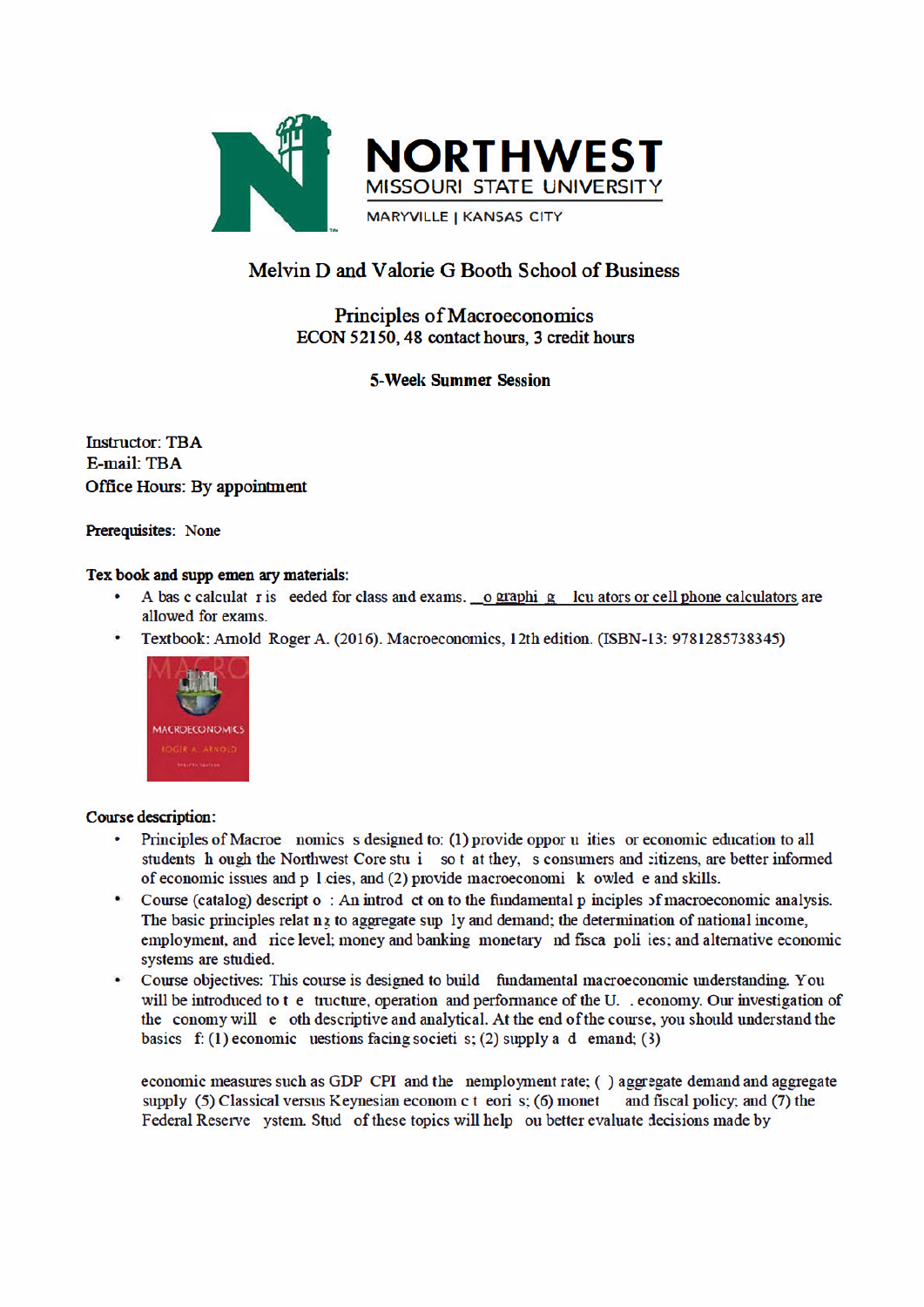



MARYVILLE | KANSAS CITY

businesses, consumers, and government in everyday life. Additionally, the basic concepts and methods of analysis introduced to you will also be applicable in other courses you may take.

| Student learning outcomes:                                                                                    | Assessment methods:      |
|---------------------------------------------------------------------------------------------------------------|--------------------------|
| 1. Define and explain concepts used in economics                                                              | Assignments; exams       |
| 2. Evaluate production decisions using the production possibilities frontier<br>framework                     | Assignments; exams       |
| 3. Analyze markets using the theory of supply and demand                                                      | Assignments; exams       |
| 4. Calculate and demonstrate understanding of the main macro<br>measurements—inflation, unemployment, and GDP | Assignments; exams       |
| 5. Analyze the macroeconomy using the aggregate demand/aggregate<br>supply model                              | Assignments; exams       |
| 6. Demonstrate understand of the determinants of economic growth                                              | Assignments; exams       |
| 7. Define and explain concepts related to money and banking                                                   | Assignments; exams       |
| 8. Demonstrate understanding of the structure and role of the Federal                                         | Assignments; exams       |
| Reserve                                                                                                       |                          |
| NW competencies to be measured:                                                                               |                          |
| Critical thinking                                                                                             | Application assignment   |
| Managing information                                                                                          | In-class data collection |
|                                                                                                               | assignment               |
| Teamwork                                                                                                      | In-class team assignment |

Instructional methods: This course will be delivered fully online, and all instructional methods and assessments outlined as follows will be adapted to this format on Canvas. We will begin most class periods with interactive lecture covering new material. We will go through these notes in class where you will be responsible for filling in the blanks and adding you own additional notes. In addition, we will do in-class activities or assignments most class periods. You will work in small groups to complete short assignments to be turned in before the end of class. These activities and assignments will give you practice applying the concepts covered during lecture.

|  | Assignments (in-class and homework)<br>Graded course requirements: | 250 points |
|--|--------------------------------------------------------------------|------------|
|  | Exams                                                              | 500 points |
|  | Total                                                              | 750 points |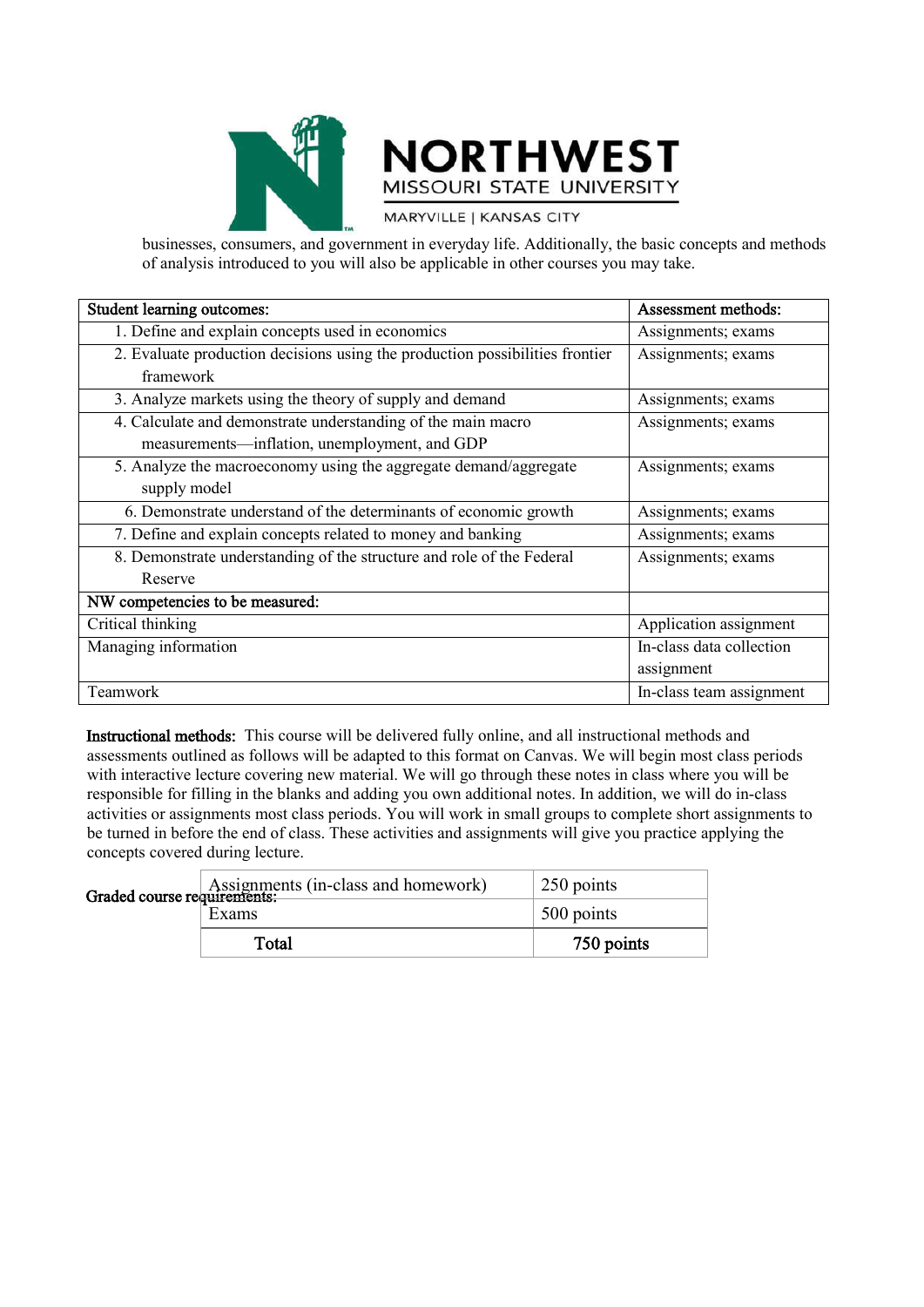



Grading scale:

MARYVILLE | KANSAS CITY

| A | 90-100% |
|---|---------|
| B | 80-89%  |
| C | 70-79%  |
| D | 60-69%  |
| F | 0-59%   |

### Course outline/major topics studied:

| Textbook content: |                                                                                                 |
|-------------------|-------------------------------------------------------------------------------------------------|
| Week 1            |                                                                                                 |
| Chapter 1         | What Economics is About                                                                         |
| Chapter 2         | <b>Production Possibilities Frontier Framework</b>                                              |
| Chapter 3         | Supply and Demand: Theory                                                                       |
| Exam I            |                                                                                                 |
| Week 2            |                                                                                                 |
| Chapter 4         | Prices: Free, Controlled, and Relative                                                          |
| Chapter 5         | Supply, Demand, and Price: Applications                                                         |
| Chapter 6         | Macroeconomic Measurements, Part I: Prices and Unemployment                                     |
| Exam II           |                                                                                                 |
| Week 3            |                                                                                                 |
| Chapter 7         | Macroeconomic Measurements, Part II: GDP and Real GDP                                           |
| Chapter 8         | Aggregate Demand and Aggregate Supply                                                           |
| Exam III          |                                                                                                 |
| Week 4            |                                                                                                 |
| Chapter 9         | Classical Macroeconomics and the Self-Regulating Economy                                        |
| Chapter 10        | Keynesian Macroeconomics and Economic Instability: A Critique of the Self-Regulating<br>Economy |
| Chapter 11        | Fiscal Policy and the Federal Budget                                                            |
| Exam IV           |                                                                                                 |
| Week 5            |                                                                                                 |
| Chapter 12        | Money, Banking, and the Financial System                                                        |
| Chapter 13        | The Federal Reserve System                                                                      |
| Exam V            |                                                                                                 |

#### Assignments:

Homework and in-class assignments will be given throughout the course. The purpose of these assignments is to assess your understanding of the material and help prepare you for exams. In-class assignments can only be made up with an excused absence. Absences are considered excused if they are University-sponsored or unavoidable due to illness or anther unforeseen circumstance. You must contact me prior to class (if possible) for an absence to be excused. In-class assignments missed without an excused absence cannot be made up. Late homework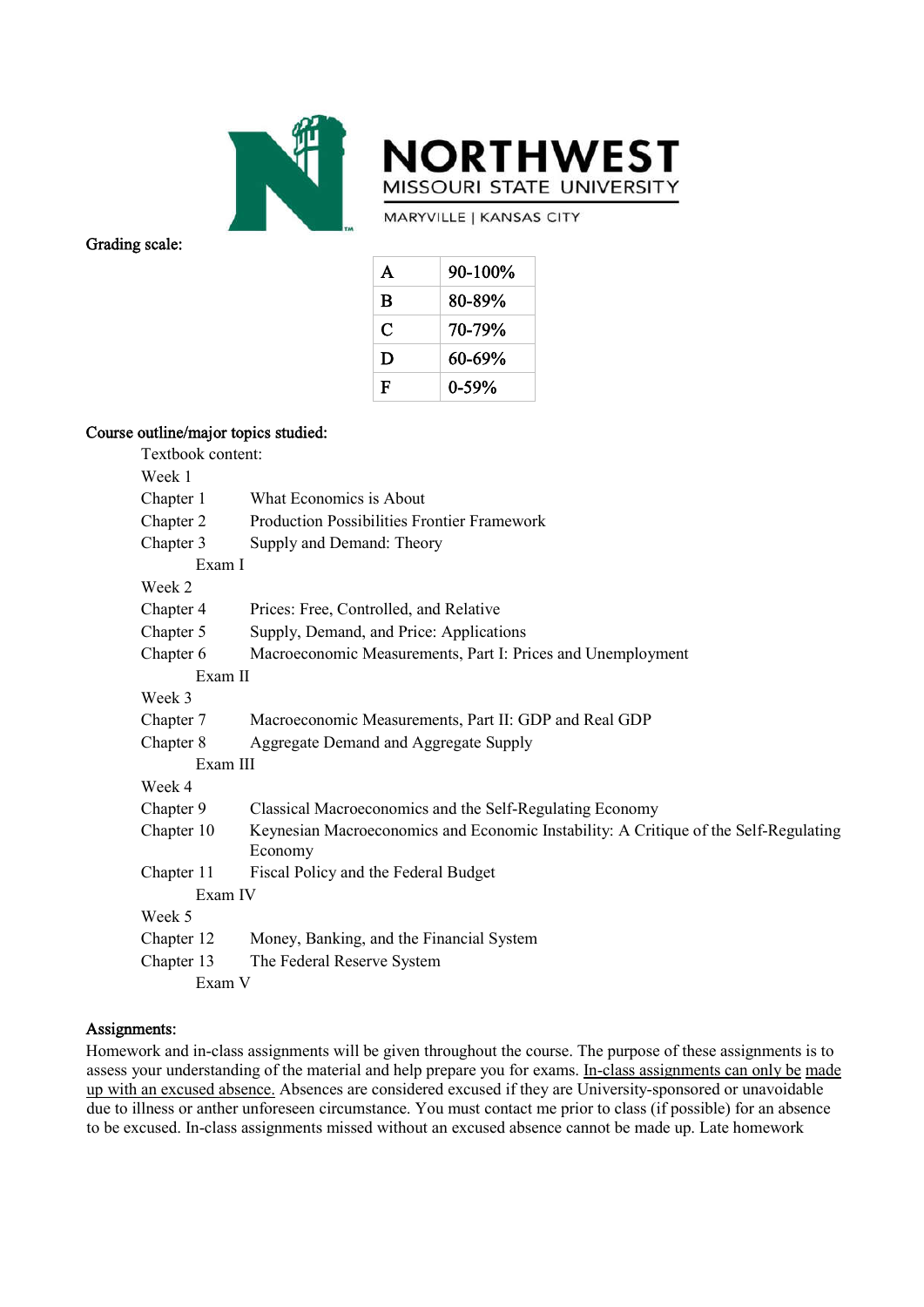



**MARYVILLE | KANSAS CITY** 

assignments without an excused absence will be accepted within 24 hours of the original due date and will be given a grade of 50% of earned points. Homework and in-class assignments will be worth a total of 250 points.

#### Exams:

Five exams each worth 100 points for a total of 500 points. Exams will be multiple choice. Exams cannot be made up without an excused absence.

Attendance: You are expected to attend all class periods. In-class assignments cannot be made up without an excused absence. Absences are considered excused if they are University-sponsored or unavoidable due to illness or anther unforeseen circumstance. You must contact me prior to class (if possible) for an absence to be considered excused. If you miss class, you are responsible for getting the notes you missed from a classmate. Please refer to the university policy on attendance

at https://www.nwmissouri.edu/policies/academics/Attendance.pdf

Cell phones: Cell phones should be put away during class. Your cell phone is not only a distraction to you, but also to me and your classmates. Please be respectful.

Administrative drop: An instructor may request the Office of the Registrar delete a student from a course roster if the student has not met the prerequisite for the course as stated in the catalog, or as a result of nonattendance in the course.

Final exams: If an emergency occurs that prevents the administration of a course scheduled final examination, the final course grades will be calculated based on the work in the course completed to that point in time and the faculty member's considered judgment. Final exams will not be rescheduled, and a grade of "I" will not be given as a result of an institutional cancellation of a final examination. This final exam policy does not apply to online courses.

Academic integrity policy: The students, faculty, and staff at Northwest endeavor to sustain an environment that values honesty in academic work, that acknowledges the authorized aid provided by and intellectual contributions of others, and that enables equitable student evaluation. Please refer to Northwest Missouri State University's Academic Integrity Policy at

http://www.nwmissouri.edu/policies/academics/AcademicIntegrity.pdf

Non-discrimination and anti-harassment policy: Northwest Missouri State University is committed to maintaining an environment for all faculty, staff, students, and third parties that is free of illegal discrimination and harassment. Please refer to the Non-Discrimination and Anti-Harassment Policy at http://www.nwmissouri.edu/diversity/titlevi.htm

Family Education Rights and Privacy Act (FERPA) policy: Family Educational Rights and Privacy Act of 1974, as amended (commonly known as the Buckley Amendment), is a federal law which provides that colleges and universities will maintain the confidentiality of student education records. Please refer to the Family Educational Rights and Privacy Act (FERPA) Policy at http://www.nwmissouri.edu/policies/academics/FamilyEducational-Rights-and-Privacy-Act.pdf